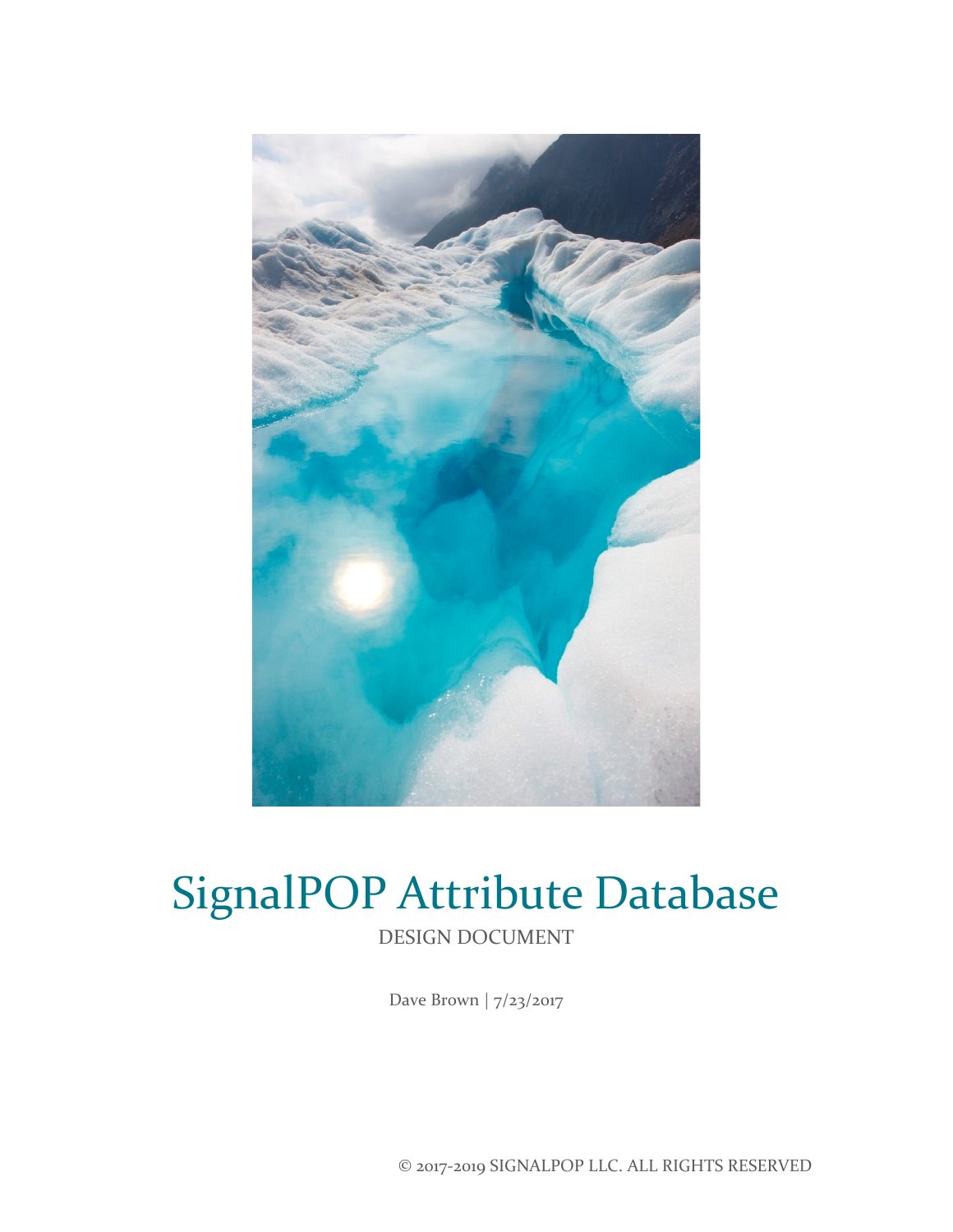### Contents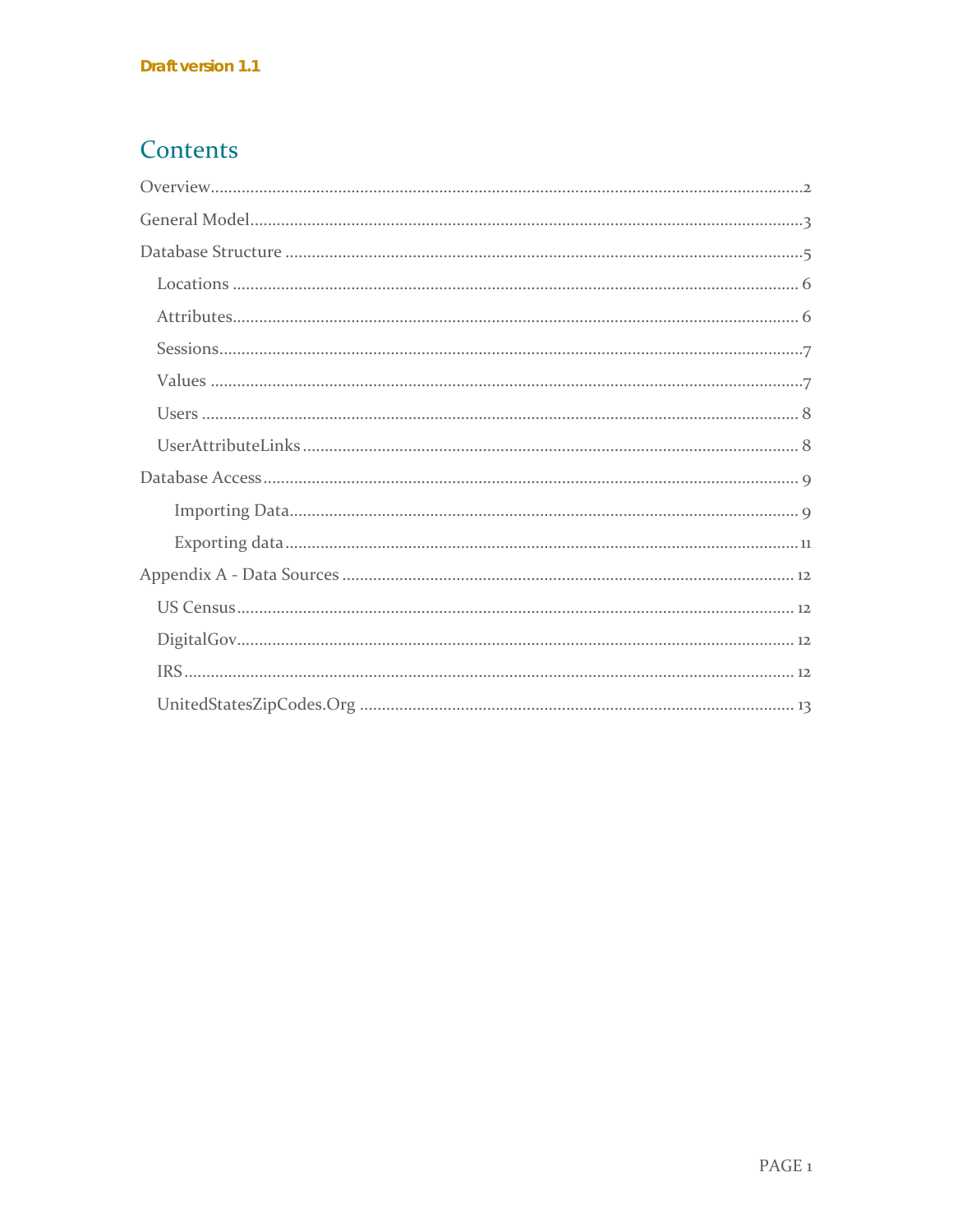### <span id="page-2-0"></span>**Overview**

The SignalPOP Attribute Database is a location based database that contains a growing set of attributes for each location. The overall design allows for new attributes to be added dynamically. Each attribute set is date stamped and associated with a corresponding zip code. As a whole the database provides a general personality for each zip code thus allowing for better product placement based on how well existing (or comparable) products have succeeded at each location

According to **https://www.zip-codes.com/zip-code-statistics.asp**, there are approximately 30,000 general zip codes across the US. Each zip code has an average population of 7,000 residents and will vary in their population density. All zip code data and general attributes associated with them (i.e. population, population density, average age, etc.) is collected from the **www.census.gov** site using their REST API.

Specialized attributes, such as attributes associated with certain products, or more specialized data not provided by the Census site, are collected using the Facebook REST API.

The basic idea behind the Attribute Database, is to first populate the database with general attributes that give a better feeling of the personality of each location. Next, we collect the popularity of a given product or other target (movie, etc.) in each of the 30,000 zip codes to see where the product (or comparable product) has done well so far. By taking the 3.3%  $(1,000)$  top performing zip codes, 3.3%  $(1,000)$  of the worst performing zip codes, and 3.3% (1,000) of the most average performing zip codes, we build our initial labeled data set where each zip-code in this 10% is labeled as HIGHLY POPULAR, POPULAR, or NOT POPULAR. The initial model is then trained using a balanced 66.6% of the items for training and a balanced 33.3% for testing. Initially, we only want to train on the top 10% of the zip codes for we first want to bias our network toward these types of zip codes. Once we reach an initial convergence, training is re-started on the entire set of 30,000 zip codes to more finely tune the model.

Once trained, we then run the model on all zip codes to see which zip codes should be popular and compare these against the actual 'popularness' of the zip code. The delta between these two items tells us which zip codes have more opportunity for the target.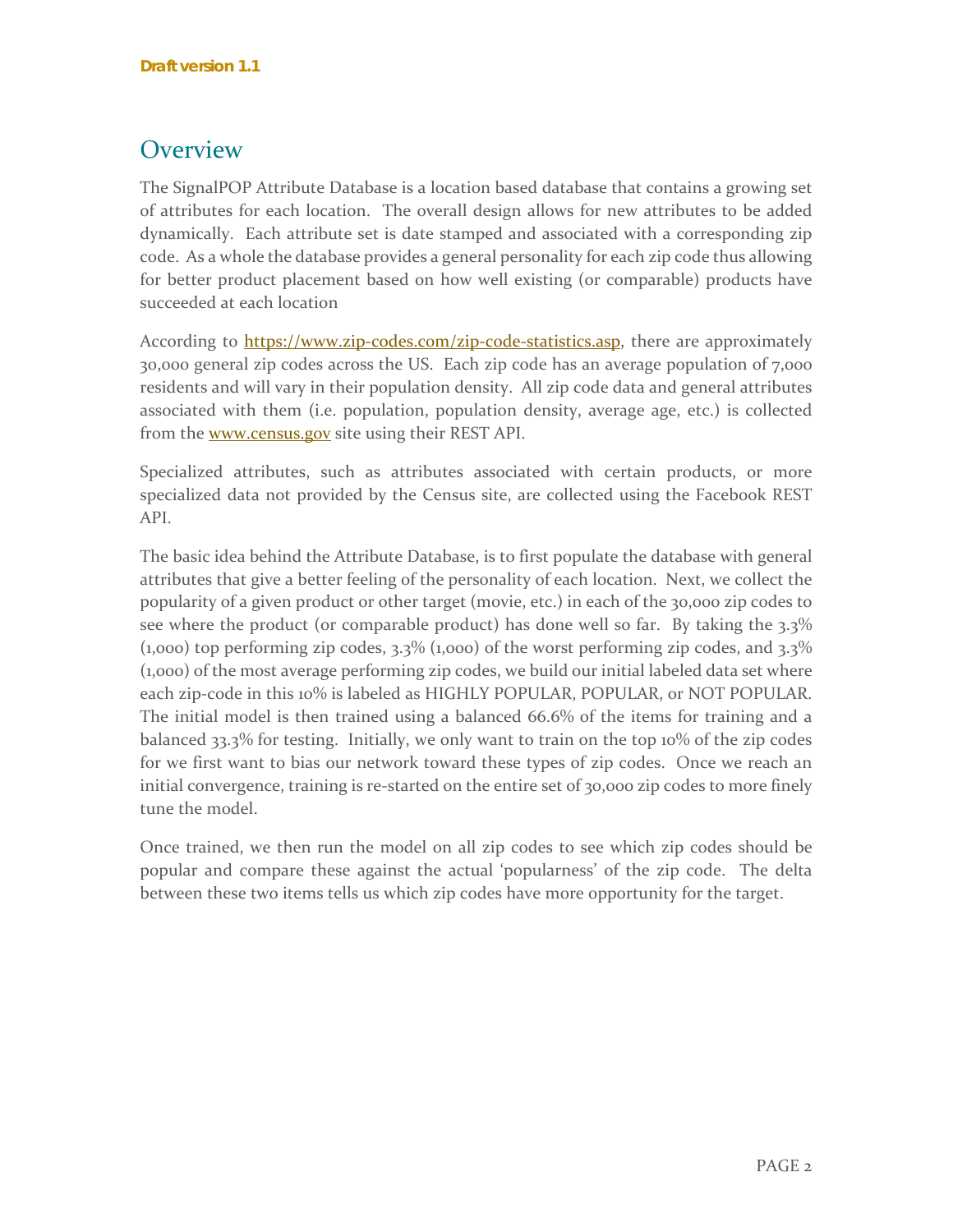### <span id="page-3-0"></span>General Model

The locations and attributes are stored in tables within SQL. The main locations table stores the key indexes that all other tables reference thus allowing us to build heat maps with any attribute combination that we choose. Our main limitation is set by the size of the heatmap and its granularity. For example a 56x56 heat-map with a 1x1 pixel granularity can store 3,136 different attributes. For a more focused view, we may opt to reduce the granularity to a 2x2 size per attribute which would then have a limitation of 784 attributes per heat-map.



#### 30,000 General Zip Codes with ave population of 7,000 each. (https://www.zip-codes.com/zip-code-statistics.asp)

#### *Figure 1 General Model*

Once we build our set of heat maps, we must label them so that MyCaffe knows what to learn. The labels are defined by the current performance of the target item that we want to analyze. For example for each zip code, we might count the number of 'likes' per person a given product has and use that as its success in that area. Alternatively, if we have actual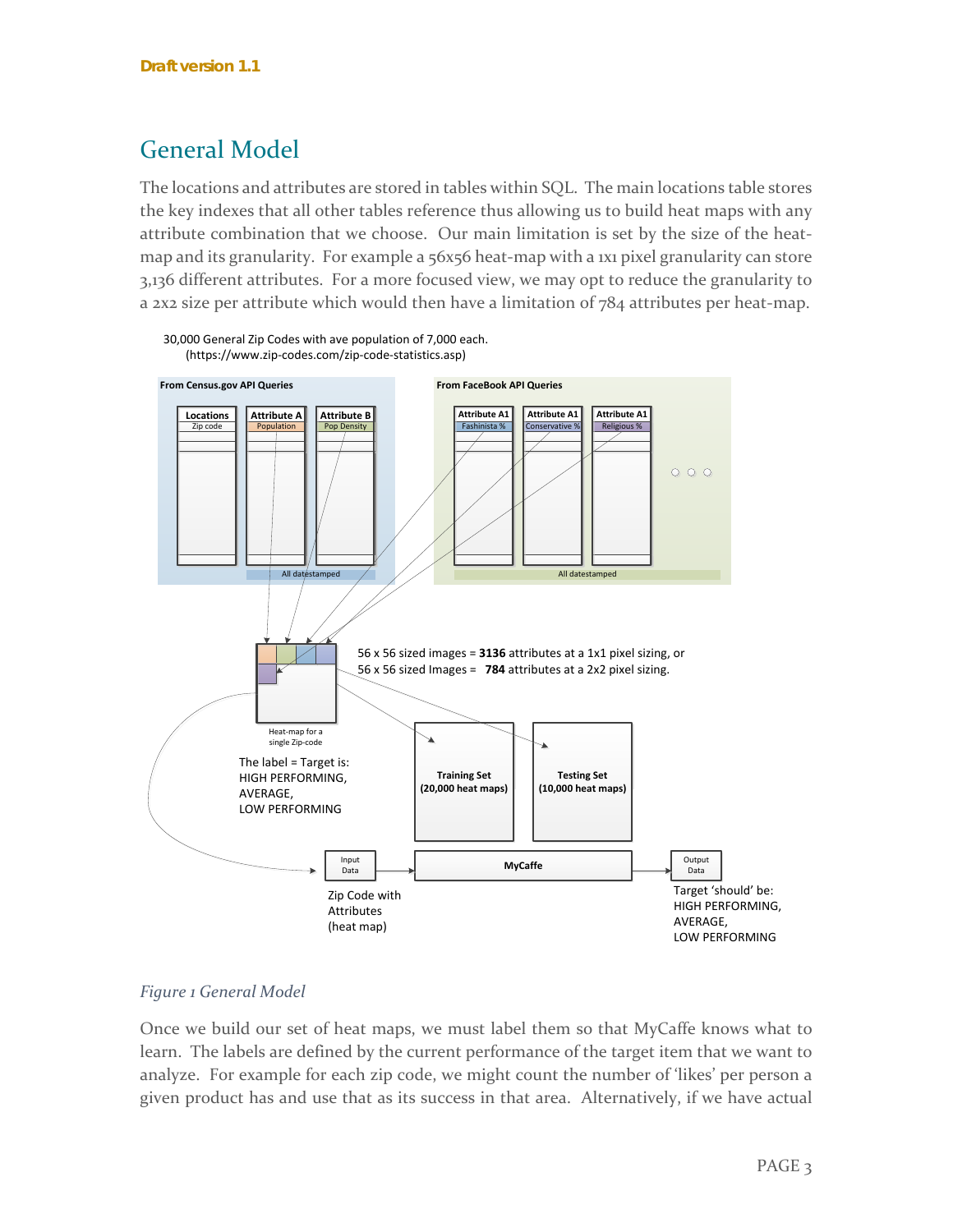sales figures for a product, we would use the revenue per person as a measure of the product's success in a given area.

Once normalized, we can use these measurements to define a set of categories to learn: HIGH PERFORMING, AVERAGE and LOW PERFORMING. For example the HIGH PERFORMING category might include the 20% of top selling zip codes for a product, whereas the LOW PERFORMING would include the 20% bottom selling zip codes and so on. See steps #1 & 2 below.



Once our data set is labeled (Step #3), we can turn MyCaffe loose to learn it. Once learned, we can then run MyCaffe on all zip codes (Step #4) and record the results which with a degree of probability will tell us all zip codes most likely matching the known top and bottom 20%.

Comparing all zip codes that we detect as high performing (for they match the profile of the other 20% high performing zip codes) but have actual low performing tells us which zip codes would benefit from an increase in marketing and sales.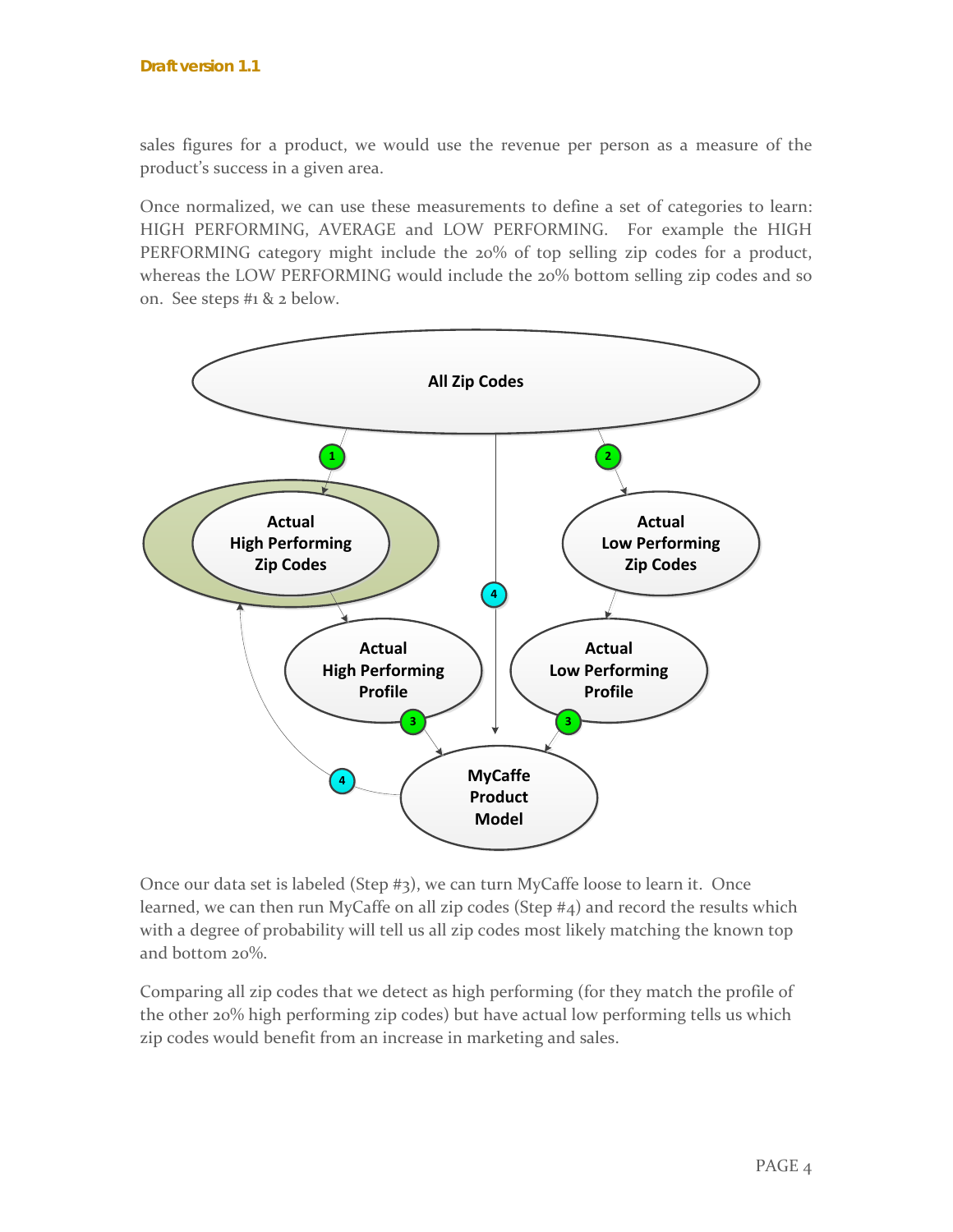## <span id="page-5-0"></span>Database Structure

The attribute database has four main tables: 1.) Locations, 2.) Attributes, 3.) Sessions and 4.) Values.



#### *Figure 2 Attribute Database*

Together these tables allow for storing a large number of attributes for each location which are all associated with a time-stamped session. Sessions can then be compared to find and analyze the change in attributes over time.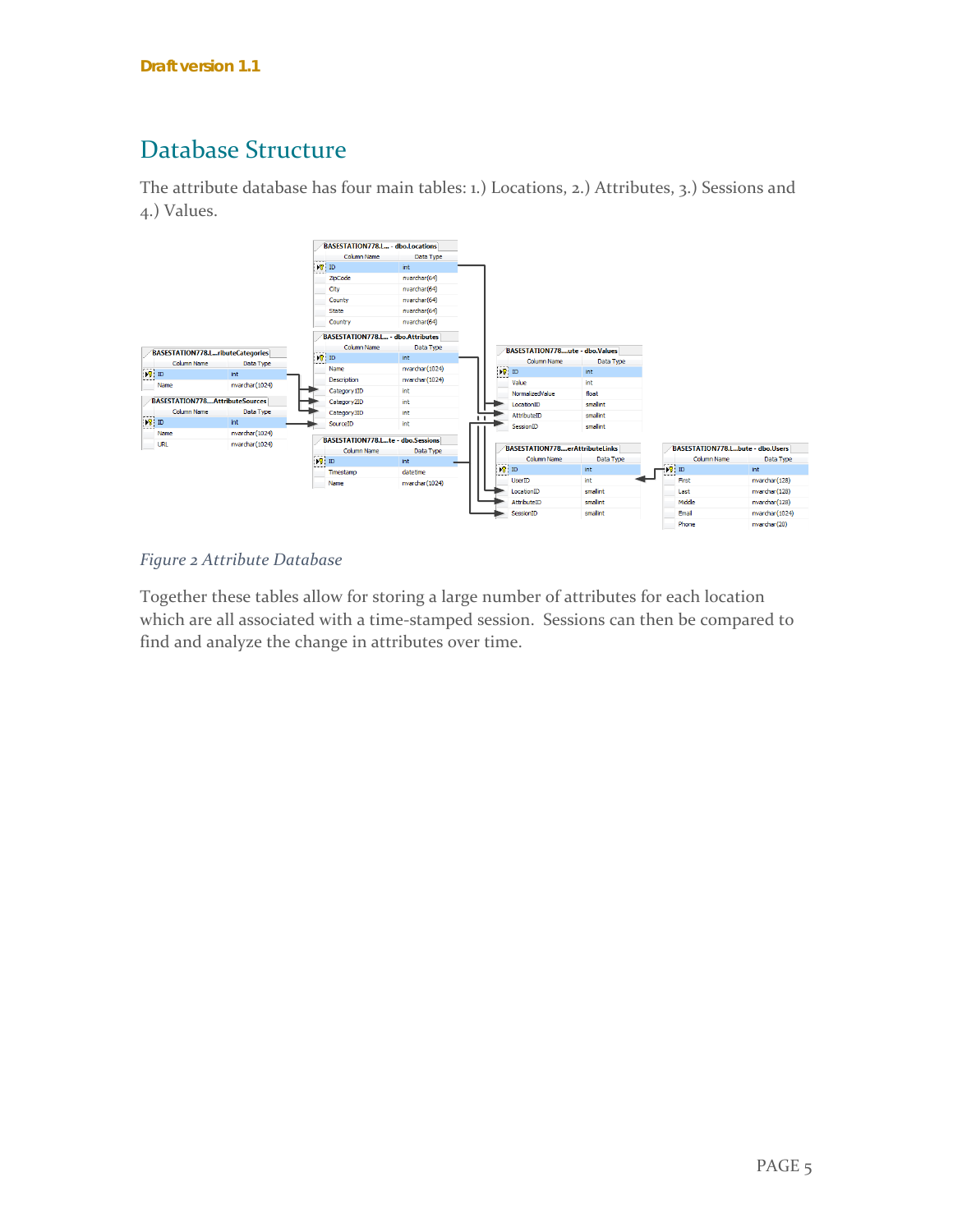### <span id="page-6-0"></span>LOCATIONS

The locations table contains the information identifying each location. Typically these locations are associated with a unique postal zip code.

| BASESTATION778.L - dbo.Locations |               |              |
|----------------------------------|---------------|--------------|
|                                  | Column Name   | Data Type    |
| l≯?                              | ID            | int          |
|                                  | ZipCode       | nvarchar(64) |
|                                  | PrimaryCity   | nvarchar(64) |
|                                  | County        | nvarchar(64) |
|                                  | State         | nvarchar(64) |
|                                  | Country       | nvarchar(64) |
|                                  | AreaCode      | nvarchar(32) |
|                                  | ApproxLat     | float        |
|                                  | ApproxLon     | float        |
|                                  | PopulationLat | float        |
|                                  | PopulationLon | float        |

*Figure 3 Locations Table*

#### <span id="page-6-1"></span>**ATTRIBUTES**

The attributes table contains information describing each attribute.

| BASESTATION778.L - dbo.Attributes |                         |                 |
|-----------------------------------|-------------------------|-----------------|
|                                   | Column Name             | Data Type       |
|                                   | ID                      | int             |
|                                   | Name                    | nvarchar (1024) |
|                                   | Description             | nvarchar (1024) |
|                                   | Category 1ID            | int             |
|                                   | Category <sub>2ID</sub> | int             |
|                                   | Category3ID             | int             |
|                                   | SourceID                | int             |

#### *Figure 4 Attributes Table*

Each attribute has a set of categories that help organize the attribute and a source that describes where the value was collected.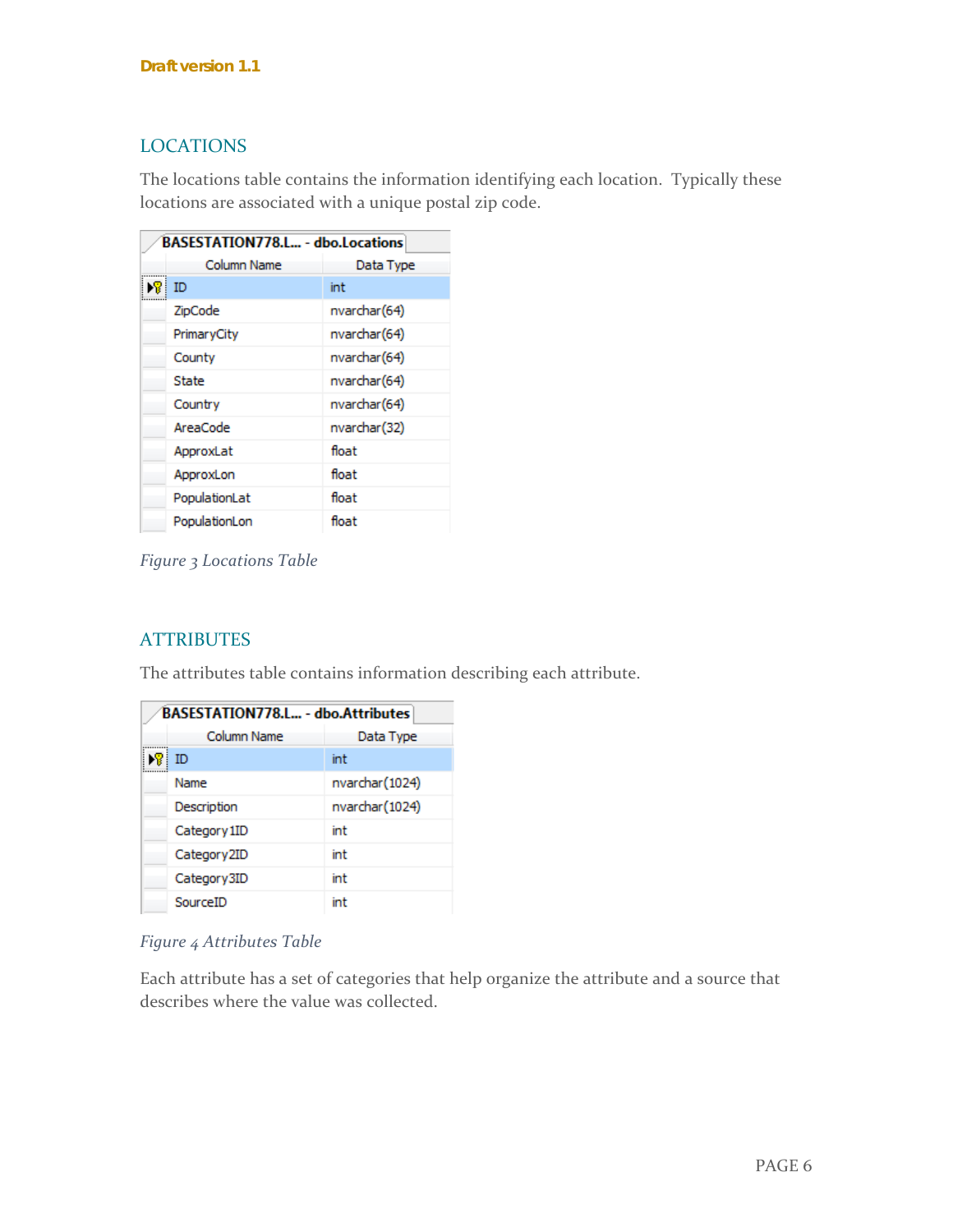#### <span id="page-7-0"></span>**SESSIONS**

Each session defines the time-stamp when the data was collected. Data from different sessions can be compared to analyze the rate of change of attributes.

| BASESTATION778.Lte - dbo.Sessions |             |                 |
|-----------------------------------|-------------|-----------------|
|                                   | Column Name | Data Type       |
| $\sqrt{8}$ ID                     |             | int             |
|                                   | Timestamp   | datetime        |
|                                   | Name        | nvarchar (1024) |

*Figure 5 Sessions Table*

### <span id="page-7-1"></span>VALUES

The values table contains the actual value and a normalized value for the attribute where the normalized value is the value normalized against another attribute, such as population.

| BASESTATION778ute - dbo.Values |                 |           |
|--------------------------------|-----------------|-----------|
|                                | Column Name     | Data Type |
|                                | ID              | int       |
|                                | Value           | int       |
|                                | NormalizedValue | float     |
|                                | LocationID      | smallint  |
|                                | AttributeID     | smallint  |
|                                | SessionID       | smallint  |

#### *Figure 6 Values Table*

Each values record takes up 24 bytes of data. A 56x56 sized heat-map stores 3,136 attributes where each heat map is associated with a given location. To perform snapshot differencing we recommend using 3 sessions of heat maps for three different time-stamps (e.g. beginning of year, mid-year, end of year), and 2 deltas.

| Bytes per record                       |    | 18 |             | <b>Record Sizing</b> |              |   |
|----------------------------------------|----|----|-------------|----------------------|--------------|---|
| Heat-map size                          | 56 | 56 | 3136        |                      | int          |   |
| Number of Sessions                     |    |    | 3           | 9,408                | int          | 4 |
| Number of Differences                  |    | ำ  | 6,272       | float                | 4            |   |
| Total Number of Records (per zip code) |    |    | 15,680      | smallint             | $\mathbf{z}$ |   |
| Total Number of Zip Codes              |    |    | 30,000      | smallint             |              |   |
| Total Number of Records                |    |    | 470,400,000 | smallint             |              |   |
| <b>Total Number of Bytes</b>           |    |    |             | 8,467,200,000        | <b>Total</b> |   |
| <b>Total GB</b>                        |    |    |             | 8.4672               |              |   |

Together this configuration requires an 8.47 GB database which fits well under the 10.0 GB size limitation of Microsoft SQL Express.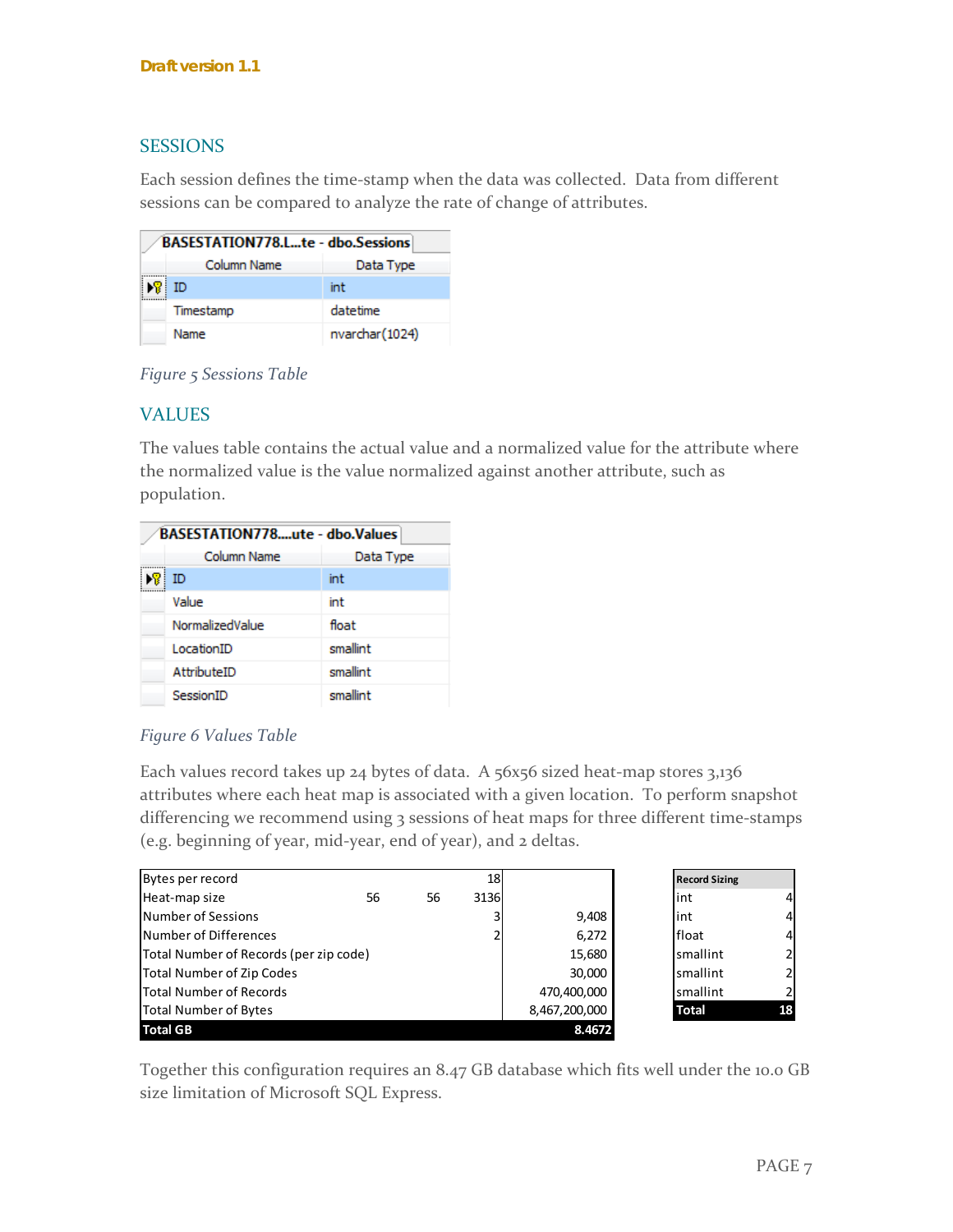#### <span id="page-8-0"></span>**USERS**

The users table contains all users associated with locations and attributes for a given session. Unlike the values table which just shows the interest of a given attribute, with the user table we can easily determine 'who' values each attribute.

| BASESTATION778.Lbute - dbo.Users |             |                 |
|----------------------------------|-------------|-----------------|
|                                  | Column Name | Data Type       |
|                                  | ID          | int             |
|                                  | First       | nvarchar(128)   |
|                                  | Last        | nvarchar(128)   |
|                                  | Middle      | nvarchar(128)   |
|                                  | Email       | nvarchar (1024) |
|                                  | Phone       | nvarchar(20)    |

*Figure 7 Users Table*

#### <span id="page-8-1"></span>USERATTRIBUTELINKS

The user attribute links table links each user to a given attribute at a given location for a given session.

| <b>BASESTATION778erAttributeLinks</b> |               |           |
|---------------------------------------|---------------|-----------|
|                                       | Column Name   | Data Type |
|                                       | ID            | int       |
|                                       | <b>UserID</b> | int       |
|                                       | LocationID    | smallint  |
|                                       | AttributeID   | smallint  |
|                                       | SessionID     | smallint  |

#### *Figure 8 User Attribute Links Table*

*NOTE: Using the Users and User Attribute Links tables may expands the database sizing dramatically, for each user may take up to an addition 1k of data per user and 14 bytes per attribute link.*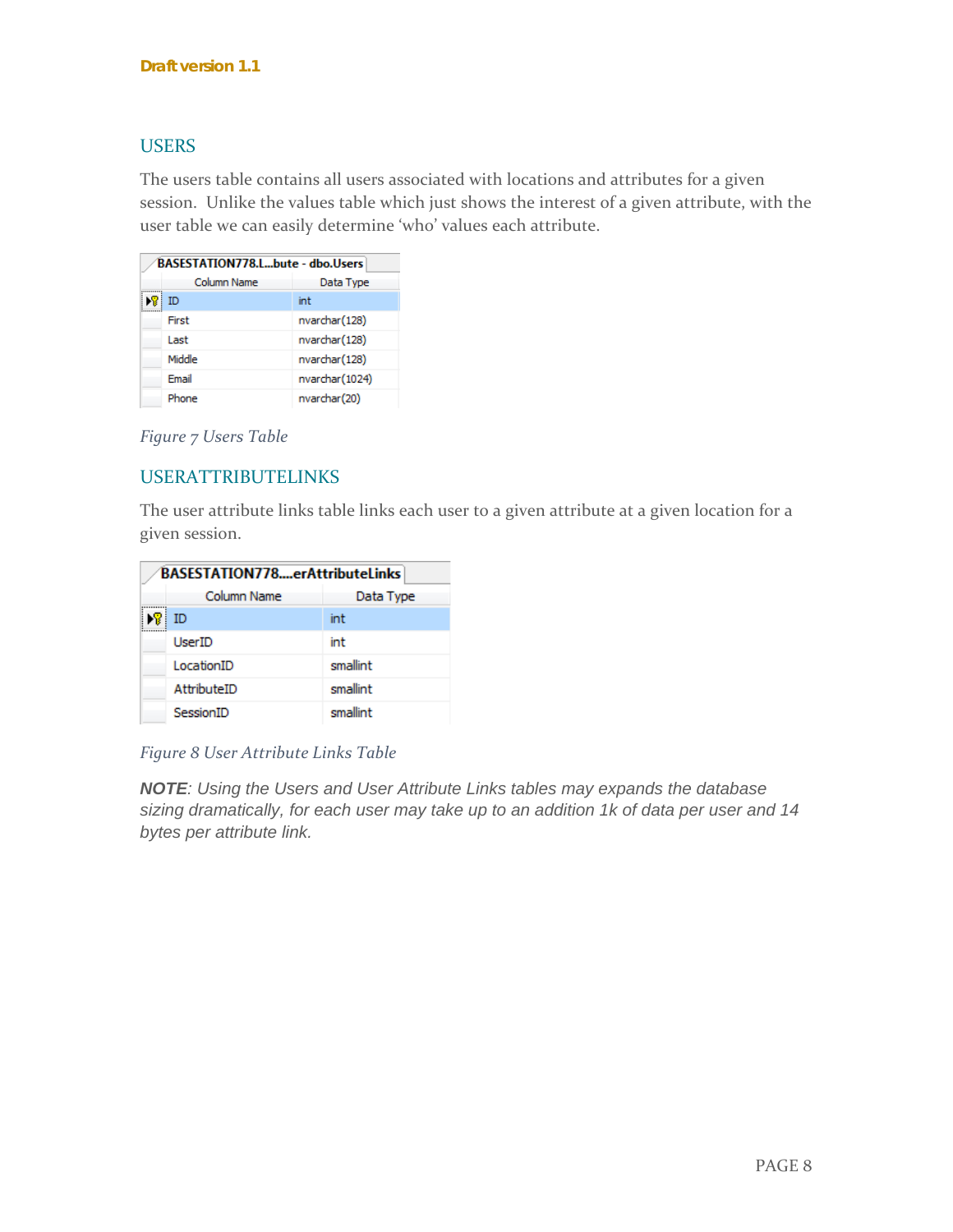### <span id="page-9-0"></span>Database Access

Database access is a key element of the overall strategy for our goal is to expand the task of populating the database to all SignalPOP sites and beyond to external vendors with whom may be located anywhere in the world.

With this in mind, we have chosen Azure as the cloud location of the database with a JSON based REST API provided to populate and query the database. This section describes the database access design.



### <span id="page-9-1"></span>Importing Data

#### *Figure 9 Database Access Model*

Initially, the SignalPOP Location Database is accessed by users via an Import API and an Export API. Both API require a token that is used to verify the user's access to each API.

When importing, the following steps occur:

1.) A standardized CSV file format is used to import data into the database were the user uploads the CSV file along with their access token to the SignalPOP Azure App.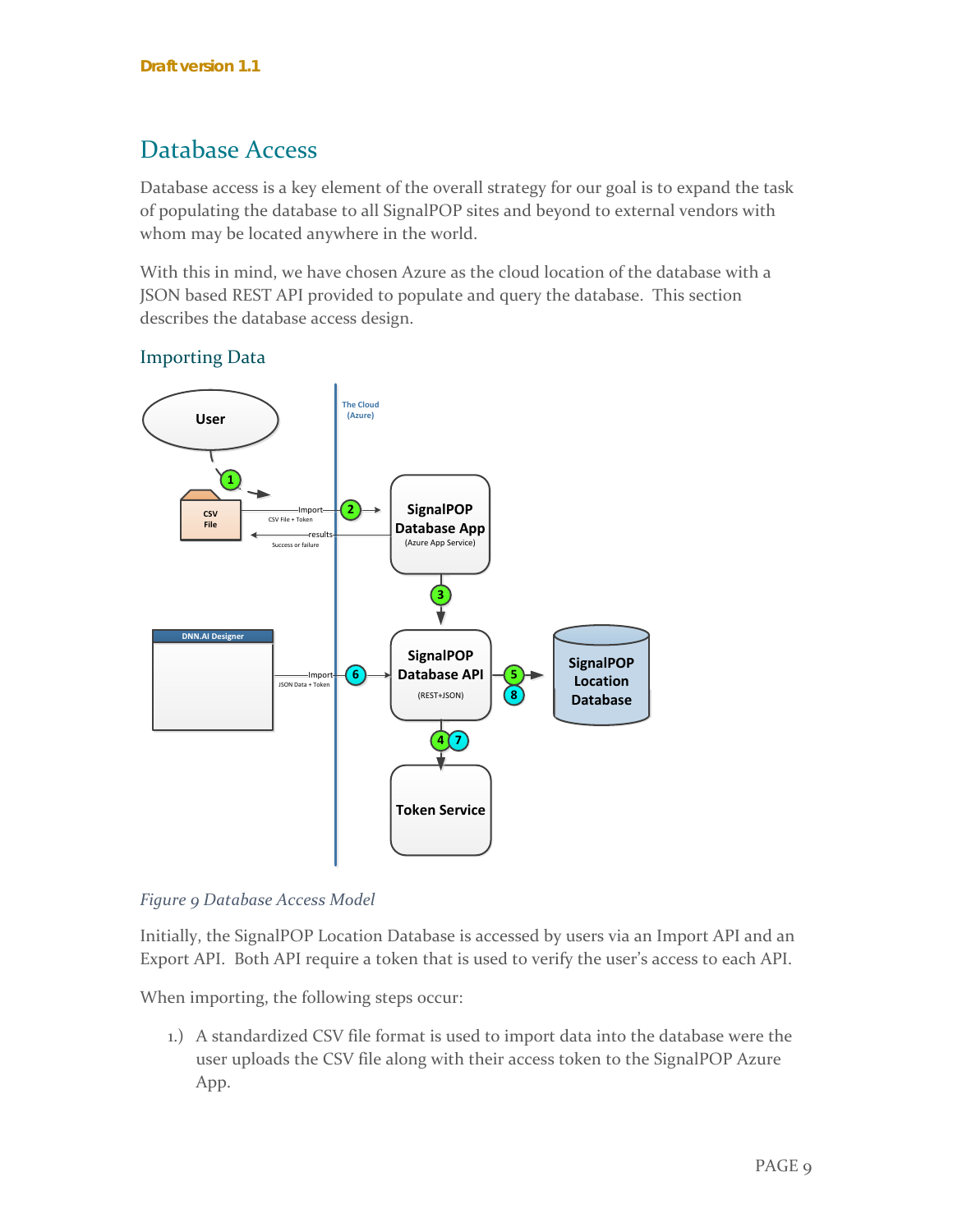- 2.) Upon receiving the CSV file, the SignalPOP Database App parses the CSV file and passes its data along with the access token to the SignalPOP Database API.
- 3.) The SignalPOP Database API then verifies the token and if valid…
- 4.) …imports the data into the database (or updates the database when duplicates are found with what is already in the database).
- 5.) Alternatively, the DNN.AI Designer may import data in bulk into the database. When doing so, the DNN.AI Designer uses the SignalPOP Database REST API directly to import data.
- 6.) Upon receiving direct calls to the API, the SignalPOP Database API verifies the token and if valid…
- 7.) …imports the data into the database (or updates the database when duplicates are found with what is already in the database).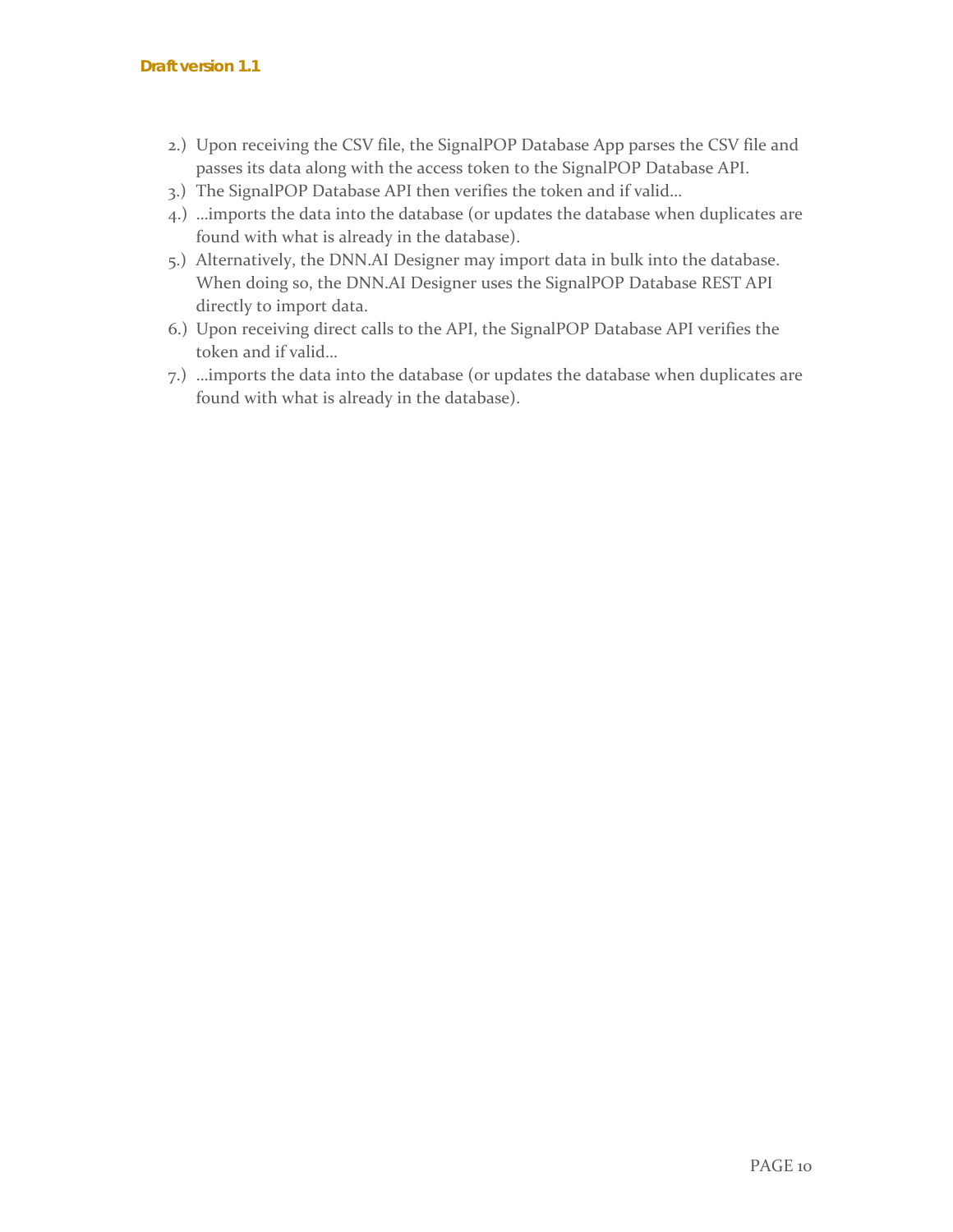<span id="page-11-0"></span>

Exporting works in a similar manner to Importing, with the following steps:

- 1.) The user runs the SignalPOP Azure App Service in their browser to export data from the database. For all requests, the user sends their access token.
- 2.) Upon receiving the request, the SignalPOP Database App calls the SignalPOP Database API…
- 3.) Which, upon receiving the query information and token…
- 4.) …first verifies the validity of the access token…
- 5.) …and if valid, queries the data requested and returns it to the SignalPOP Azure App, which packages the data into a CSV file and returns it to the user.
- 6.) Alternatively, the DNN.AI Designer may export data via queries by directly calling the SignalPOP Database API.
- 7.) Upon receiving the request, the SignalPOP Database API first verifies the token and if valid…
- 8.) …and if valid, queries the data requested and returns it to the caller as a JSON package.

*NOTE: The token service may be a service implemented by SignalPOP or an external service such as one provided by Selz License Key management.*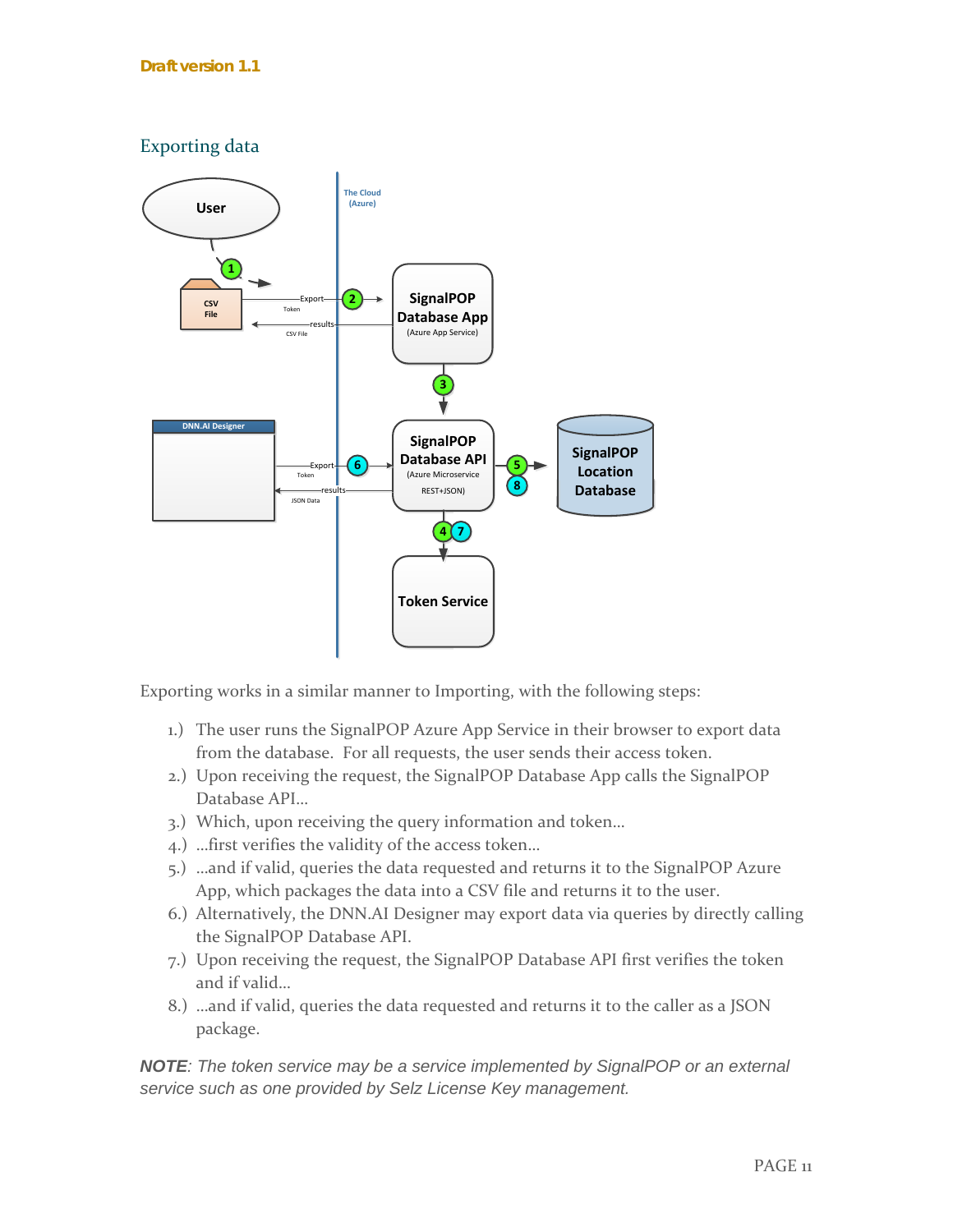### <span id="page-12-0"></span>Appendix A - Data Sources

This section describes several data sources used to collect the data for the Location based attribute database.

#### <span id="page-12-1"></span>US CENSUS

The US Census site forms the basis for our data collection for we are centering the database around zip-codes for they are a granular distribution of population that allows us to then reasonably compare the level of an attribute across regions in a fairly normalized manner. On average Zip codes cover approximately 7,000 residents and when dividing each attribute actual value by the population of zip code we can easily normalize each attribute value so that they can be compares across regions accurately.

| Description:   | US Census Raw Data                                               |
|----------------|------------------------------------------------------------------|
| Site:          | https://www2.census.gov                                          |
| Description:   | US Census API Data                                               |
| Site:          | https://www.census.gov/developers/                               |
| SignalPOP Key: | 54df0b9e282c39c78a7568a9dfe18fd1c9671706                         |
| Description:   | US Census API Examples                                           |
| Site:          | https://api.census.qov/data/2015/acs1/subject/examples.html      |
| Description:   | US Census 2010 ZIP Code Tabulation Area (ZCTA) Relationships     |
| Site:          | https://www.census.gov/geo/maps-data/data/zcta_rel_download.html |
| Note:          | Contains mapping of zip to county.                               |

#### <span id="page-12-2"></span>DIGITALGOV

Summary: "Data.gov is the central clearinghouse for open data from the United States federal government. It also provides access to many local government and non-federal open data resources. Find out below how federal, federal geospatial, and non-federal data is funneled to Data.gov and how you can get your data federated on Data.gov for greater discoverability and impact."

| Description: | Clearinghouse for open data from the United States Government. |
|--------------|----------------------------------------------------------------|
| Site:        | https://www.digitalgov.gov/                                    |
| Description: | Datasets                                                       |
| Site:        | https://catalog.data.gov/dataset                               |

#### <span id="page-12-3"></span>IRS

The IRS provides numerous datasets based on zip code. For more see the links below.

**Description:** Zip code data, all states, and individual income tax data.<br>**Site:** https://www.irs.gov/uac/soi-tax-stats-individual-income-tax **Site:** [https://www.irs.gov/uac/soi-tax-stats-individual-income-tax](https://www.irs.gov/uac/soi-tax-stats-individual-income-tax-statistics-2014-zip-code-data-soi)[statistics-2014-zip-code-data-soi](https://www.irs.gov/uac/soi-tax-stats-individual-income-tax-statistics-2014-zip-code-data-soi)